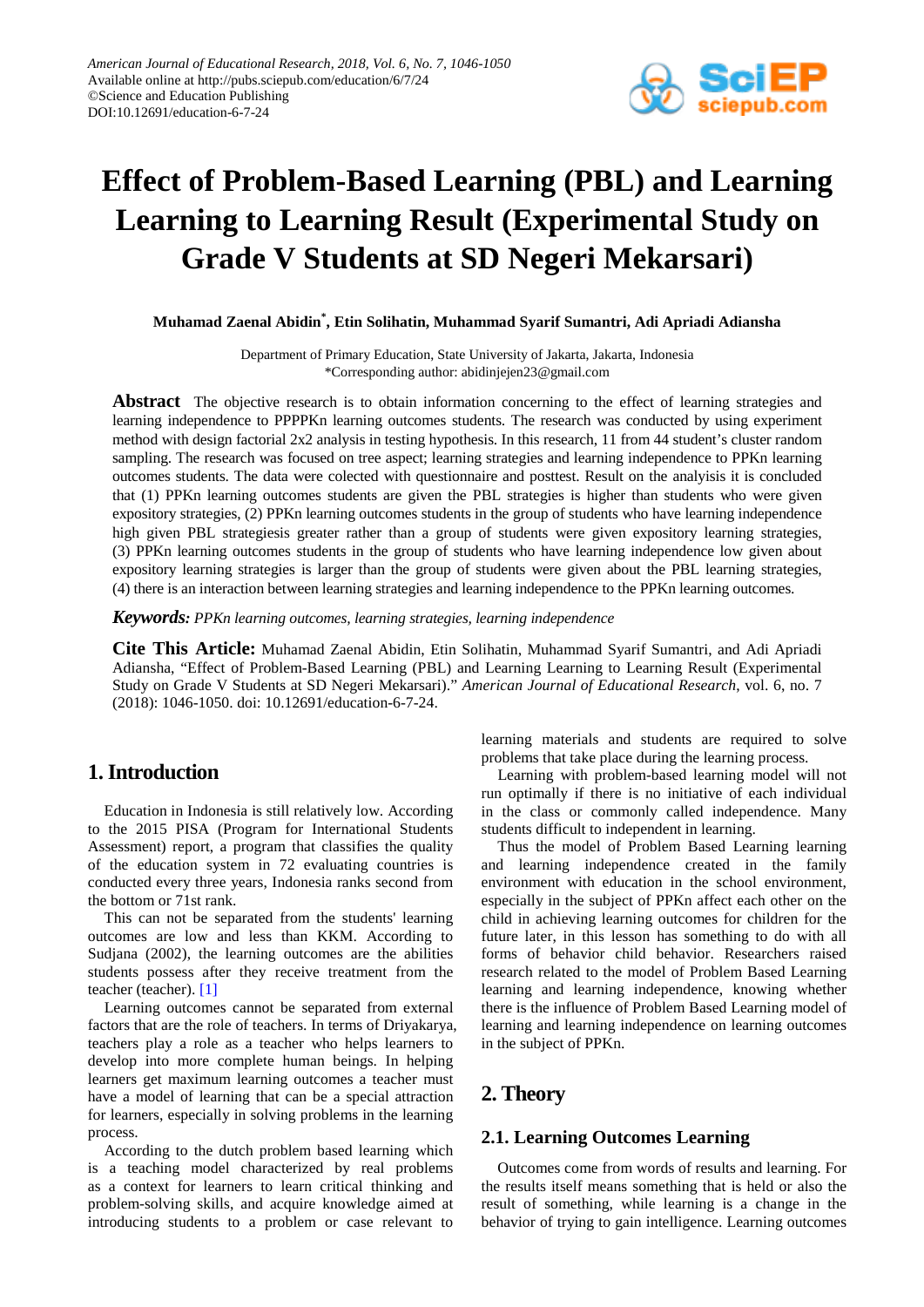are the capabilities that a person possesses as a learning processor is a mastery of skills knowledge developed by the subject, usually indicated by the value of the test or the value given by the teacher. [\[2\]](#page-3-1) Learning outcomes are behavioral changes due to educational processes in accordance with educational goals. Learning outcomes are the achievement of educational goals in students who follow the learning process. The purpose of education is ideal while learning outcomes are actual. [\[3\]](#page-3-2)

Nana Sudjana (1991) states that learning outcomes are the abilities that a student possesses after he/she receives the lesson. [\[4\]](#page-3-3) Sudjana (2002) further states that the results of school learning 70% are influenced by students and 30% are influenced by the environment. Learning outcomes are the abilities students have after receiving their learning experience. [\[1\]](#page-3-0) In the formulation of the national education system goal education both curricular and international destinations.

Furthermore, according to Bloom Sudjana (1991) classified the results of the study with Bloom's Taxonomy theory is an activity that includes three categories of domains ie cognitive, effective, and psychomotor. [\[4\]](#page-3-3) The cognitive domain is related to the internal learning outcomes that consist of three aspects: knowledge, synthesis, and evaluation. Affective domain with attitude consists of five aspects or stages of acceptance, answer or reaction, assessment, organization, and internalization. Psychomotor domains relate to the learning outcomes of skills and self-acting skills of four aspects of reflex motion, basic movement skills, abilities, perceptual, harmony, complex skill movements and expressive and interpretive movements.

From the above definition, it can be stated that the learning outcome is a level of ability achieved by students in the learning process measured by using an evaluation technique based on the information obtained, so as to describe the level of student ability in cognitive, effective, and psychomotor aspects.

John Mahoney in Kardiman and Yasin (2010) argues that civic education includes school activities such as teaching methods, student activities, administrative matters, and supervisory procedures in accordance with the school's objectives of fostering more democratic common life or developing good citizen behavior. [\[5\]](#page-3-4)

#### **2.2. Problem Based Learning (PBL)**

According to Arends (2008), "Problem-based learning is a learning model with an authentic student learning approach, so learners can develop their own knowledge, grow higher skills and inquiry, establish students, and improve confidence ". [\[6\]](#page-3-5)

Boud and Feletti (1997) and Forgarty (1997) in the Wena (2014) problem-based learning model is a learning approach by confronting students with practical problems, ill-structured or open-ended through stimulation in learning. ] In addition, Bound and Feletti argue that problem-based learning is the most significant innovation in education.

Margetson (1994) in Rusman (2012) argues that Problem Based Learning helps to improve the development of lifelong learning skills in an open, reflective, critical and active learning mindset. [\[8\]](#page-3-6) Problem-Based Learning facilitates successful problem-solving, communication, teamwork, and interpersonal skills better than any other approach.

The notion of Problem Based Learning has been said, it can be concluded that the Problem Based Learning (Problem Based Learning) is an applied learning in the learning process by taking examples of events which rails even that occur in everyday life which seeks to enable students can have knowledge and skills in solving problems faced later in society.

#### **2.3. Expository**

According to Vienna Sanjaya (2011), "The expository learning strategy is one of the learning strategies that emphasize the process of speaking. Learning materials are deliberately given directly, the student's role in this strategy is listening and listening to the material presented by the teacher. [\[9\]](#page-3-7)

In the Directorate of Education Personnel (2008) "Expository learning strategy is a learning strategy that emphasizes the process of verbal material delivery from a teacher to a group of students with the intention that students can master the subject matter optimally. In this strategy, the subject matter is delivered directly by the teacher. Students are not required to find the material. The subject matter will be finished. Because expository strategies put more emphasis on the process of speaking, it is often called the strategy "chalk and talks". [\[10\]](#page-3-8)

Roy Killen (1998) in Nur (1990) calls this expository strategy the term direct instructional strategy. [\[11\]](#page-3-9) In this system, the teacher presents the material in a wellprepared, systematic and complete form so that the students just listen and digest it regularly and orderly. Students are also required to master the material that has been submitted.

From some definition suggested by experts in above, concluded that the expository learning strategy is "a learning strategy that emphasizes the process of verbal material delivery from a teacher to a group of students with the intention that students can master the learning materials optimally".

#### **2.4. The Independence of Learning**

Robert Havighurt in Enung Fatimah (2010) independence consists of several aspects: (a) emotion, this aspect is shown with the ability to control emotions and not depend on others (b) intellectual, this aspect is shown by the ability to solve the problem (c) social, this aspect is directed to the ability to interact with others and not rely or wait for the actions of others[. \[12\]](#page-3-10)

Dale H Schunk (2012) divides three sub-processes of one's behavior theory, namely (1)Self-monitoring refers to emphasizing attention to some aspects of one's behavior and often combined with recording of frequency or intensity. For example, when students write papers, students periodically assess their work to determine whether the paper states important ideas, whether they can complete on time, and so on. Self-monitoring places responsibility for measuring behavior on students and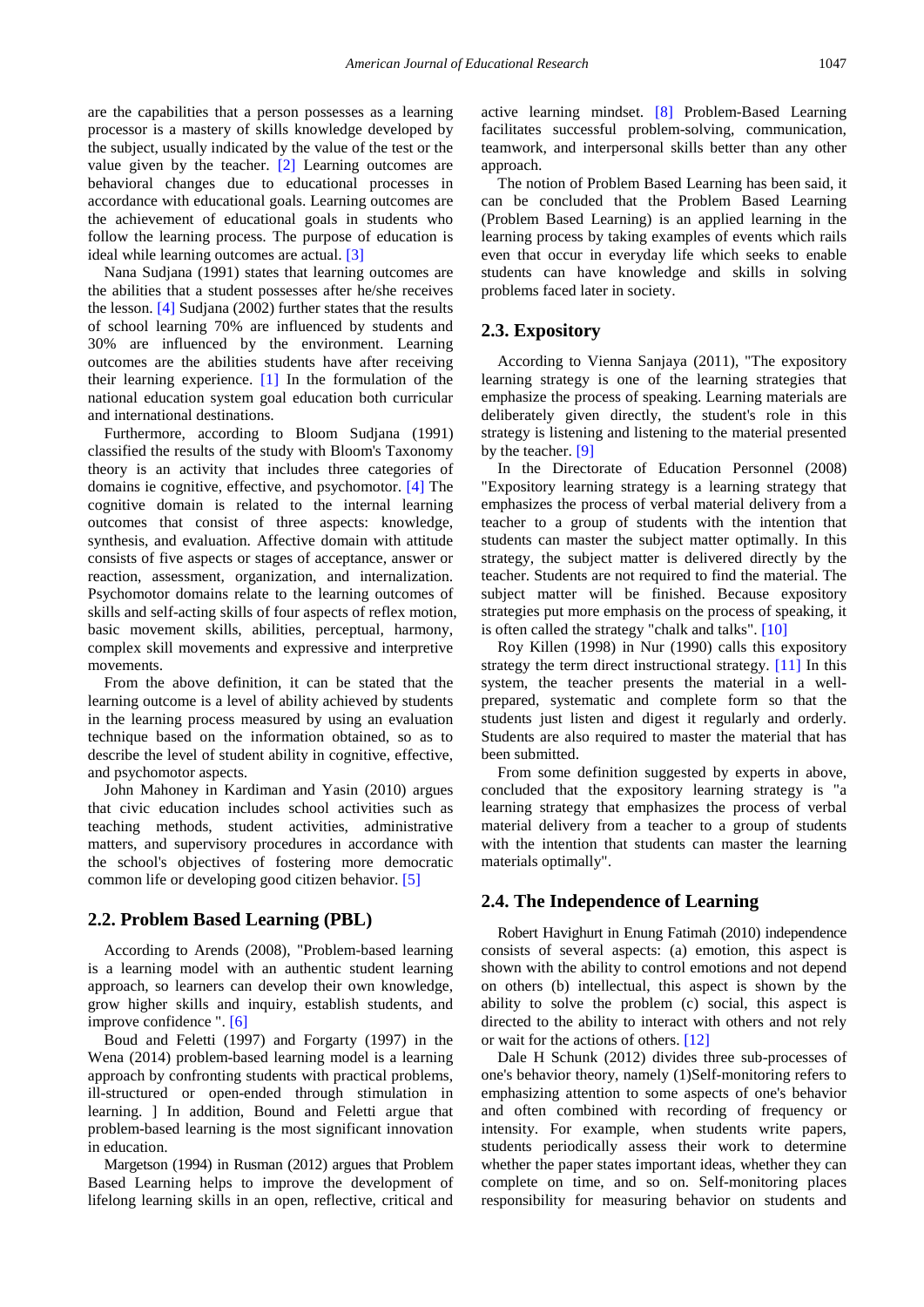achievers. (2)Self-instruction refers to the creation of a distinguishing stimulus that regulates the emergence of self-regulating responses that lead to the implementation (Mace et al., 1989). Self-instruction involves setting up the environment to produce different stimuli. Teaching is an effective way to strengthen students' understanding and confidence. (3)Self-reinforcement refers to the process by which a person forces himself depending on the performance of the desired response, which increases the tendency of future responses. [\[13\]](#page-4-0)

Implementation of learning independence is shown in the learning process, students rely solely on the package as the only source of main learning, resulting in the process of mutual learning. In the sense of the emergence of initiatives from members and groups to develop learning activities, develop insight, under these conditions it is recommended that students become agents of change for themselves (Self Renewal). [\[14\]](#page-4-1)

Someone who has independence, he prefers to work alone, determine and choose how to work in accordance with his conscience. He attaches importance to autonomy in acting, the division of decisions, and the selection of various activities in achieving goals. [\[15\]](#page-4-2)

Learning independence is an individual learning activity through (1) self-monitoring (self-monitoring) with indicators of responsibility, achievement, and always have new ideas (2) Self-instruction with self-confidence and learning spirit (3) self-reinforcement with self-appreciation indicators, using rational considerations in making decisions and improving feelings of freedom. (4) Self-evaluation with indicators gives quality decisions.

## **3. Methods**

The method used in this study is experimental, wherein the experimental class students are given PBL learning strategies and control classes are given expository learning strategies. Furthermore, both classes are given test results of learning PPKn after the implementation of learning in the experimental class and control ended. While the research design used is 2x2 factorial design design

#### **4. Results**

## **4.1. Differences in the Ability of Learning Outcomes of PPKn between Students Who Were Given PBL Learning Strategies with Expository Learning Strategies**

The results of two-lane variance analysis between the columns showed the price Fcount  $= 6.642$  greater than Ftabel = 4.11 at the significance level =  $0.05$ . This means H0 is rejected and accepts H1. Once tested the difference significantly, then the next step to see which is better learning outcomes between the two treatments. Based on the results of the calculation was the average learning outcomes that get a learning-based learning strategy (A1) is 88.95 greater than the learning outcomes that get expository learning strategy (A2) average value 85.30.

## **4.2. The Influence of Interaction between Learning Strategies and Independence of Learning on Learning Outcomes PPKn**

Based on the analysis of two-lane variance between columns and rows shows the price Fcount  $= 45.703$ greater than Ftabel =  $7.40$  at significance level = 0.05. This means H0 is rejected and accepts H1. Thus the second hypothesis that there is an interaction between learning strategies and learning independence is accepted significantly at  $= 0.05$ .

## **4.3. Differences in Learning Outcomes of PPKn Students Who Have High Learning Independence Given PBL Learning Strategies Higher than Expository Learning Strategies**

The third hypothesis states that the results of group learning given the strategy of learning problem based learning with higher learning independence is greater than the results of group learning given learning strategies expository, received significantly at  $= 0.05$ .

## **4.4. The Difference in Learning Outcomes of Students Who Have Low Learning Self-sufficiency are Less Expository Learning Strategies than the PBL's Learning Strategy**

The fourth hypothesis which states that group learning outcomes given PBL learning strategies with low learning independence are smaller than group learning outcomes given expository learning strategies with low learning independence received at  $= 0.05$ 

## **5. Discussion**

#### **5.1. First Hypothesis**

In this study found that there are differences in learning outcomes between groups who were given strategies problem-based learning with groups of students who were given an expository learning strategy. This is evidenced by two path Anava test obtained Farithmetic  $= 6.642$ Ftable = 4.11 received significant at =  $0.05$ .

This is because the problem-based learning strategy according to Tan in Rusman (2012: 229) "in PBL students' thinking ability is optimized through a systematic group or teamwork process so that students can empower, hone, test and develop their thinking ability continuously ". So that students who are given PBL will feel more power compared with the expository model.

In contrast to expository strategies. In this study, according to Roy Killen (1998) in this model, the teacher presents the material in a well-prepared, systematic and complete form so that the students just listen and digest it regularly and orderly. Students are also required to master the material that has been submitted. So students are not required to think harder than the PBL strategy.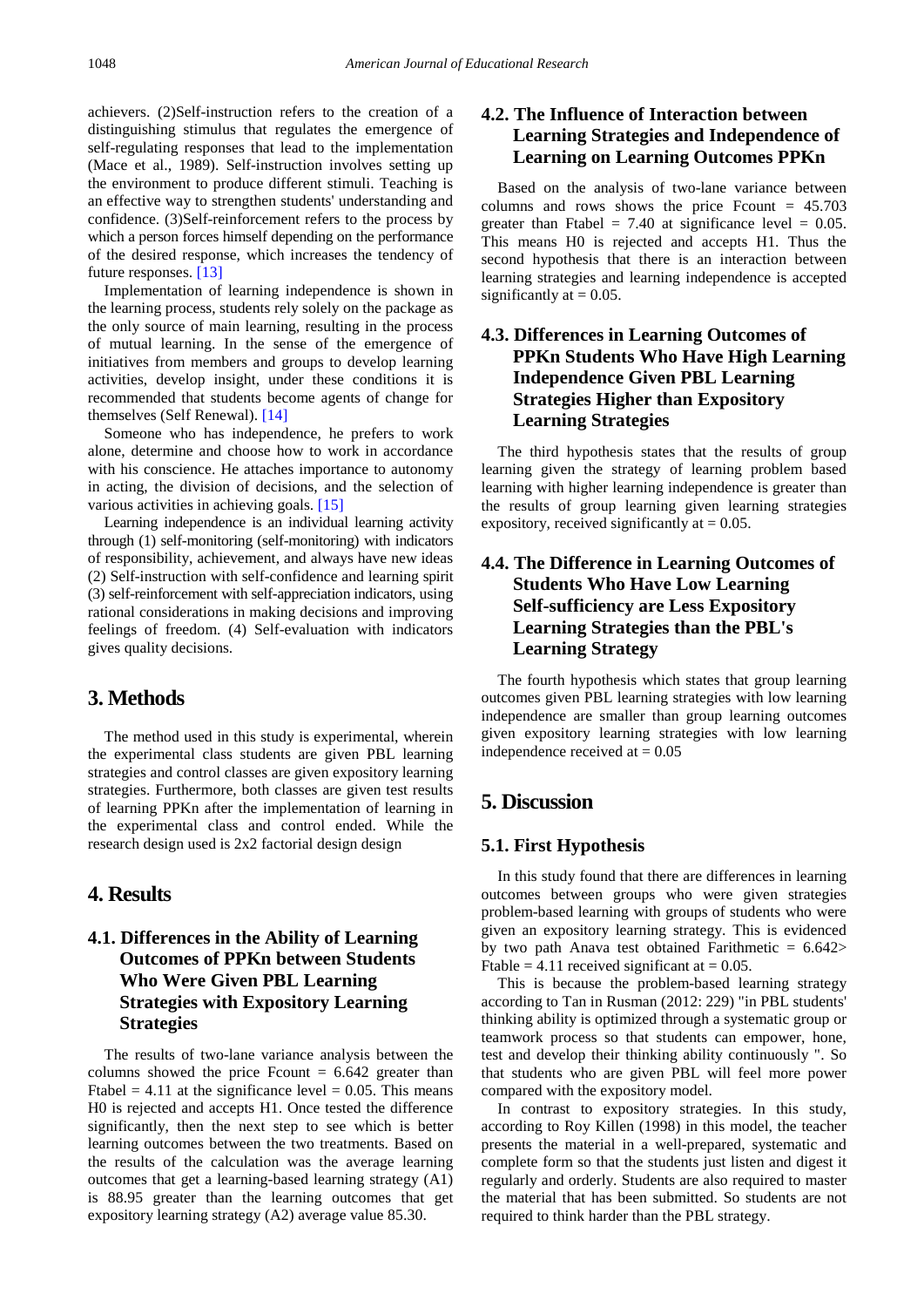Based on the above explanation, the students with learning-based problem-learning strategy will get a higher score compared with students with expository learning.

#### **5.2. Second**

Hypothesis The second hypothesis states that there is an interaction between learning strategies and learning independence with proven learning outcomes, that is, the value of F calculated  $= 45.703$  is greater than Ftable  $=$ 7.40. Thus the provision of learning strategies should consider the independence of student learning.

This result is evidenced also by the Tukey test which gives a larger Qh result of Qt or  $9.60 > 3.88$  at  $= 0.05$ . This means H0 is rejected and accepts H1.

Students who have high learning independence given the problem-based learning strategy show greater learning outcomes than students who are given expository learning strategies. Conversely, students who have low learning independence given a problem-based learning strategy show less learning outcomes than students given an expository learning strategy. This shows that in providing an appropriate learning strategy must pay attention to student learning independence

#### **5.3. Third**

Hypothesis The third hypothesis which states that the learning outcomes of groups of students who have high learning independence, higher than the group of students who have low learning independence are proven, that is with the value obtained  $Fcount = 4.204$  greater than Ftable  $= 4.11$  received significant at  $= 0.05$ .

This is because students who have high learning independence have 3 aspects: (a) emotion, this aspect is shown with the ability to control emotions and not depend on others (b) intellectual, this aspect is shown with the ability to solve the problem (c) social, wrong one aspect in learning independence is intellectual, this aspect is aimed at students' intellectual ability to solve a problem in the learning process. So that students who have high learning independence will be more successful compared with low learning independence.

In contrast, students with self-low learning-learning have three aspects: (a) emotion, this aspect is shown with low emotional control ability and depends on others (b) intellectual, this aspect is shown by the ability to avoid social (c) this is aimed at the ability to make less interaction with others and depend on or wait for the actions of others. So in studying students who have low learning independence tend to have the dependence on others. Without the help of others, students who have low learning independence will be difficult to accept the lessons well.

#### **5.4. Fourth**

Hypothesis The fourth hypothesis that states that learning outcomes in groups of students who have to learn independence low given the expository learning strategy are higher than the group of students who are given a learning-based learning-based learning strategy. This is evidenced by the test Tukey path obtained  $Qcount = 4.45$  Qtable = 3.88 received significantly at =  $0.05$ . This proves that students who have to learn independence low given expository learning strategies will provide better results than given the problem-based learning strategy.

#### **6. Conclude**

Conclusion: (1) The result of learning of PPKn of students who are given problem-based learning strategy is higher than students who are given expository learning strategy, (2) there is interaction between instructional strategy and learning independence toward learning result of PPKn, (3) learning result of PPKn groups of students with high learning independence provided a higher learning- based learning strategy than the group of students given an expository learning strategy, and (4) the learning outcomes of the KDP in the group of students with low learning independence given an expository learning strategy higher than the student group which is given problem-based learning strategy.

Suggestions: (1) For teachers, in an effort to improve the learning outcomes of the KDP students, should be able to use learning based learning strategy appropriate. Teachers should be able to develop strategies problem-based learning in teaching in ways that are more fun for students. In determining the learning strategy that will be used should teachers also know and pay attention to the independence of student learning; (2) For the Principal, the teacher should be able to provide opportunities for teachers to develop strategies problem-based learning that is used so that activities can be varied and appealing to students, (3) For further research, should be able to develop this research by examining factors other factors that have not been studied in this study. In this case, there are many other factors that can affect student learning outcomes.

## **References**

- <span id="page-3-0"></span>[1] Sudjana, Nana. Dasar-dasar aproses Mengajar. Bandung : Sinar Baru Algensido.2002.
- <span id="page-3-1"></span>[2] Dyah Purwaningsih, Duri. Pengaruh Sikap Ilmiah Siswa Terhadap Hasil Belajar Matri Bangun Ruang. Semarang : Universitas Negeri Semarang. 2007.
- <span id="page-3-2"></span>[3] Purwanto. Evaluasi Hasil Belajar. Yogyakarta : Pustaka Belajar. 2011.
- <span id="page-3-3"></span>[4] Sudjana, Nana. Penilaian Hasil Proses Belajar Mengajar. Bandung: Remaja Rosdakarya. 1991.
- <span id="page-3-4"></span>[5] Kardiman, Yuyus dan Yasnita Yasin. Ilmu Kewarga Negaraan. Jakarta : Laboratorium Sosial Politik Press. 2010.
- <span id="page-3-5"></span>[6] Arends, Richard I. Learning to Teach. Singapure: McGraw-Hill, Fourth Edition. 2008.
- [7] Wena, Made. Strategi Pembelajaran Inovatif Kontemporer, Jakarta : Bumi Aksara, 2009.
- <span id="page-3-6"></span>[8] Rusman, Model-Model Pembelajaran Mengembangkan Profesionalisme Guru, Jakarta : PT Raja Grafindo Persada, 2012.
- <span id="page-3-7"></span>[9] Sanjaya, Wina. Strategi Pembelajaran ; berorientasi Standar Proses Pendidikan, Jakarta : Kencana Prenada Media, cet-8, 2011
- <span id="page-3-8"></span>[10] Direktorat Tenaga Kependidikan, Strategi Pembelajaran dan Pemilihannya, Jakarta : Dipdiknas, 2008.
- <span id="page-3-9"></span>[11] Nur, Sunardi. Strategi dalam Pembelajaran; menjadi Pendidik Profesional, Bandung : Remaja Rosdakarya, 1990.
- <span id="page-3-10"></span>[12] Fatimah, Enung. Pisikologi Perkembangan (Perkembangan Peserta Didik). Bandung: CV Pustaka Setia. 2010.